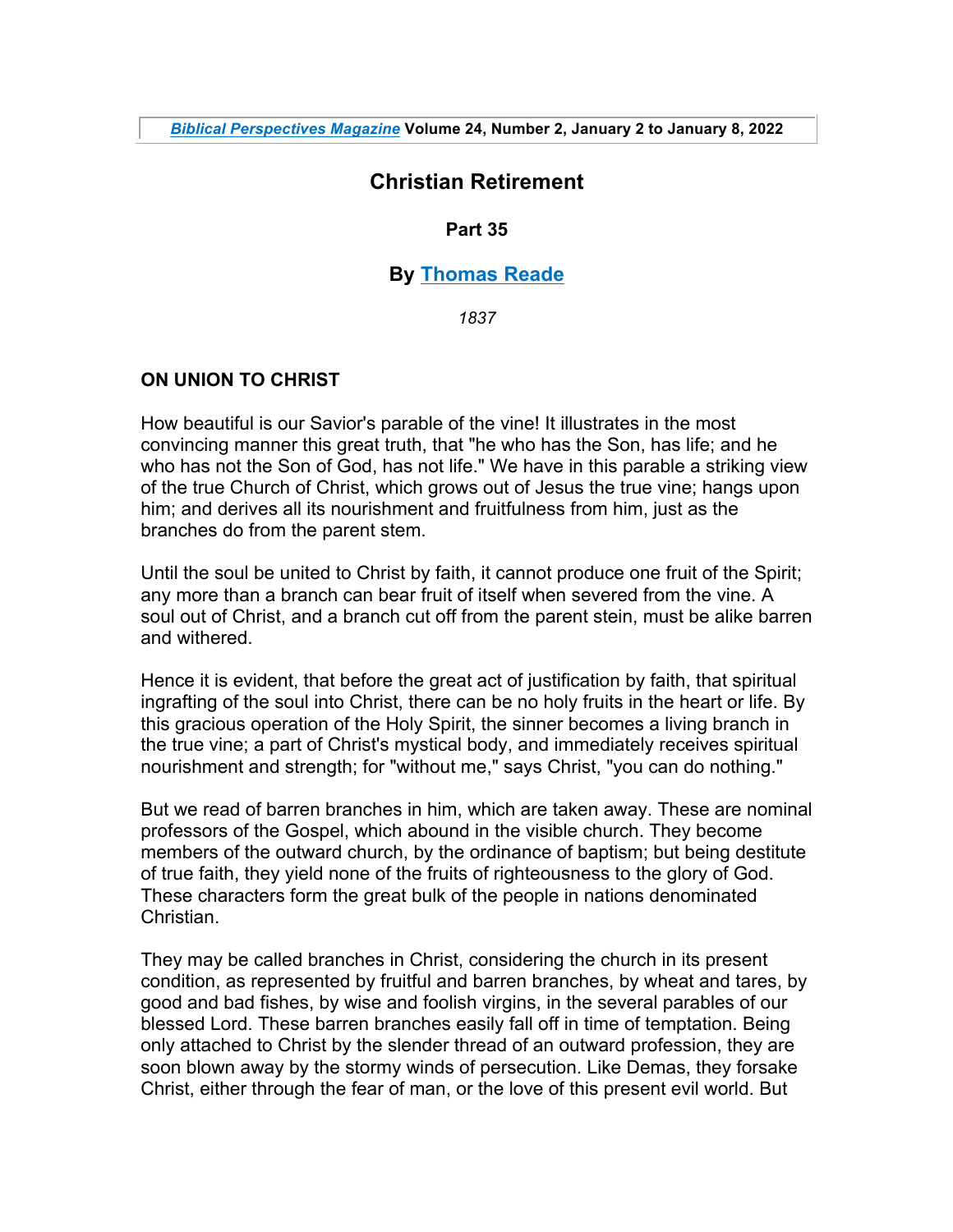what says our blessed Lord? "Every branch in me, that bears not fruit, he takes away." The Almighty Husbandman at length cuts them off in his providence, by the hand of death. But, ah! where are they cast? "Into the fire of hell, to be burned!"

Oh! how should this awaken all my fears and apprehensions, lest I should be found at the last to have been only a barren branch: full indeed of the leaves of profession, and the worthless fruit of head-knowledge and party zeal; but destitute of those heavenly graces of humility, love, and purity, which prove the reality of a union to Jesus.

"Every branch in me," said our divine Savior, "that bears fruit, he purges it, that it may bear more fruit." Thus, the pruning-knife of affliction is applied to the true branches, to cut off all their exuberances, and to render them more abundant in the fruits of holiness.

Hence it is worthy of remark, that the very trials which take away the unfruitful branches, do, by a skillful operation of spiritual husbandry, promote the fertility of those branches which derive their nourishment by a vital union to the parent stem.

This blessedness is closely connected with perseverance. "Abide in me, and I in you." There must be a constant abiding in Christ, until the hour of death; otherwise there can be no perpetuity of fruitfulness. Let a branch be in a vine for a hundred years, and every year be loaded with fruit, yet if it be severed at the last, it must wither and die.

So our union to Christ must be perpetual. Being once in him, we must abide in him, or all our fruitfulness will be at an end. "He that abides in me, and I in him, the same brings forth much fruit; for without me, (or severed from me,) you can do nothing."

How careful, then, I ought to be, lest I am deceiving myself with mere temporary feelings and impressions. Nothing will abide but true faith. Nothing but true grace can endure unto the end. What sweet privileges are connected with this union and this fruitfulness.

"Herein is my father glorified, that you bear much fruit." Thus the more fruit we bear, the more God is glorified. What wonderful condescension!

"So shall you be my disciples." This fruitfulness proves us to be the genuine disciples of the Lord Jesus.

"You shall ask what you will, and it shall be done unto you." Our prayers will then be graciously heard and answered.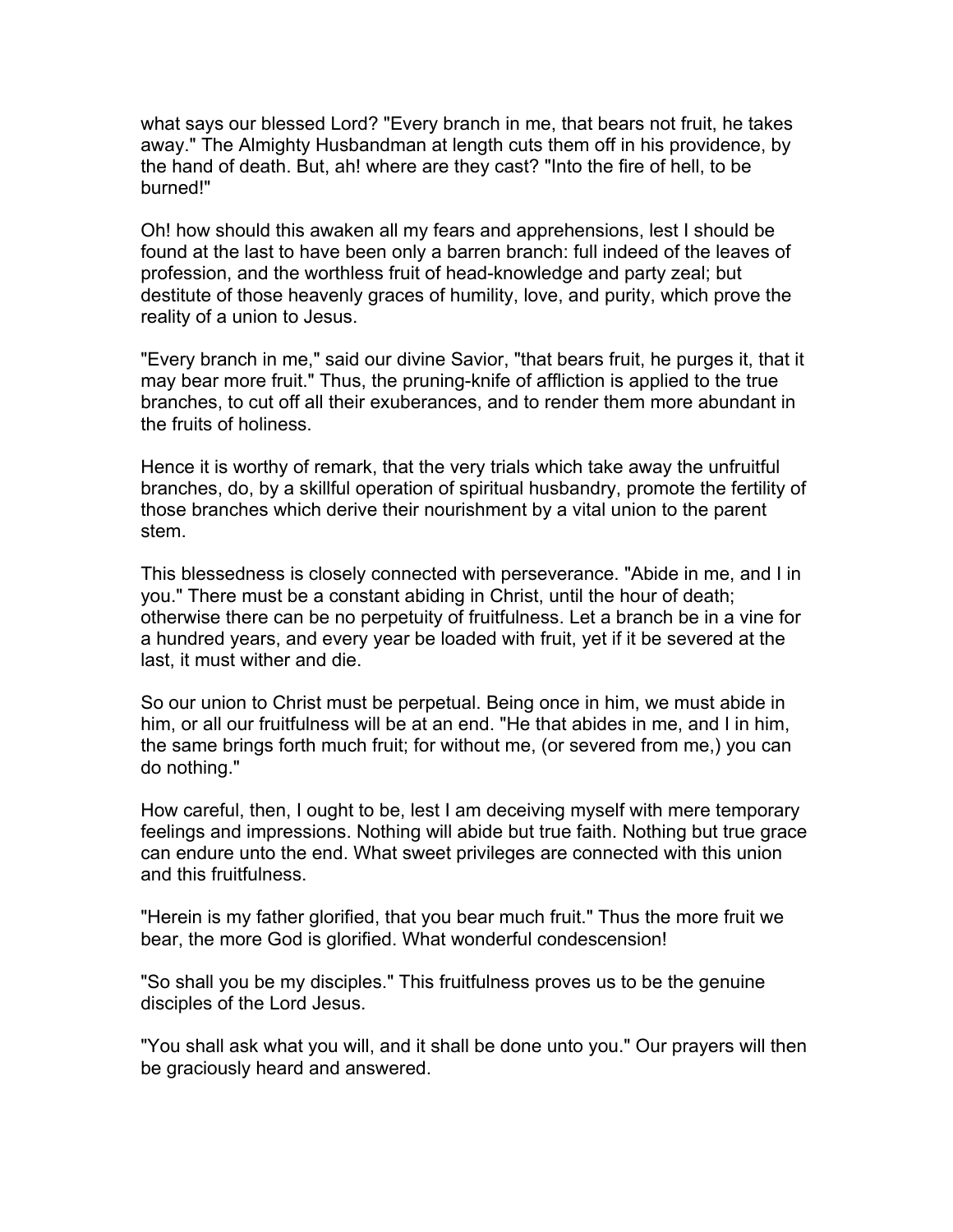"As the father has loved me, so have I loved you." Thus, if fruitful believers, we shall through eternity enjoy the Savior's constant love.

These beautiful sayings of Jesus are closed by an exhortation to perseverance; "Continue you in my love."

Thus Christ is all and in all to his believing people. He is the true vine, from which proceeds all the grace, which, flowing through the branches, produces fertility and beauty. He is also the sun of righteousness, whose bright and nourishing beams cause the trees of righteousness to abound in fruitfulness.

Every image is thus used by the divine Spirit, when guiding the pen of inspiration, to set forth the all-sufficiency both of the power and grace of Jesus.

As there is no spiritual life separate from him, so without him there is no blessedness in time or eternity. In him "are hidden all the treasures of wisdom and knowledge." In him "dwells the fulness of the godhead bodily." Are any chosen unto salvation? "They are chosen in him before the foundation of the world, that they, should be holy and without blame before Him in love." Are any adopted into the family of God? It is "by Jesus Christ, according to the good pleasure of his will." Do any receive pardon? It is "through his blood, according to the riches of his grace."

How great, then, is the love of God, in thus giving his well-beloved Son to die for us: that through his precious death upon the cross, he might save us from sin and hell.

But, Oh my soul, how great soever the love of God to perishing sinners may be how rich soever the promises of mercy—how glorious soever the inheritance of the saints; what will all this avail, if you are destitute of that faith, without which it is impossible to please God; and of that holiness, without which no man shall see the Lord? I would ask myself, with all seriousness, as in the presence of that God, who searches the heart and tries the thoughts; have I received the Lord Jesus into my heart by a humble loving faith?

His name is as ointment poured forth, healing the wounded conscience, and shedding a rich fragrance through the soul. But have I felt the deadly wound which sin has made? Have I with joy received the atonement, and thus obtained peace through believing? I may have a knowledge of the way of salvation, but have I been brought into this way by the Spirit of truth, and am I walking therein by faith? Do I now experience the power of the cross, in the crucifixion of my lusts, and the mortification of every sinful desire? Do I know Christ in the rower of his resurrection; being raised from a death in sin, to a life of righteousness?

"As many as are led by the Spirit of God, they are the sons of God." Am I daily led by the Spirit, through the light of the revealed word, into a saving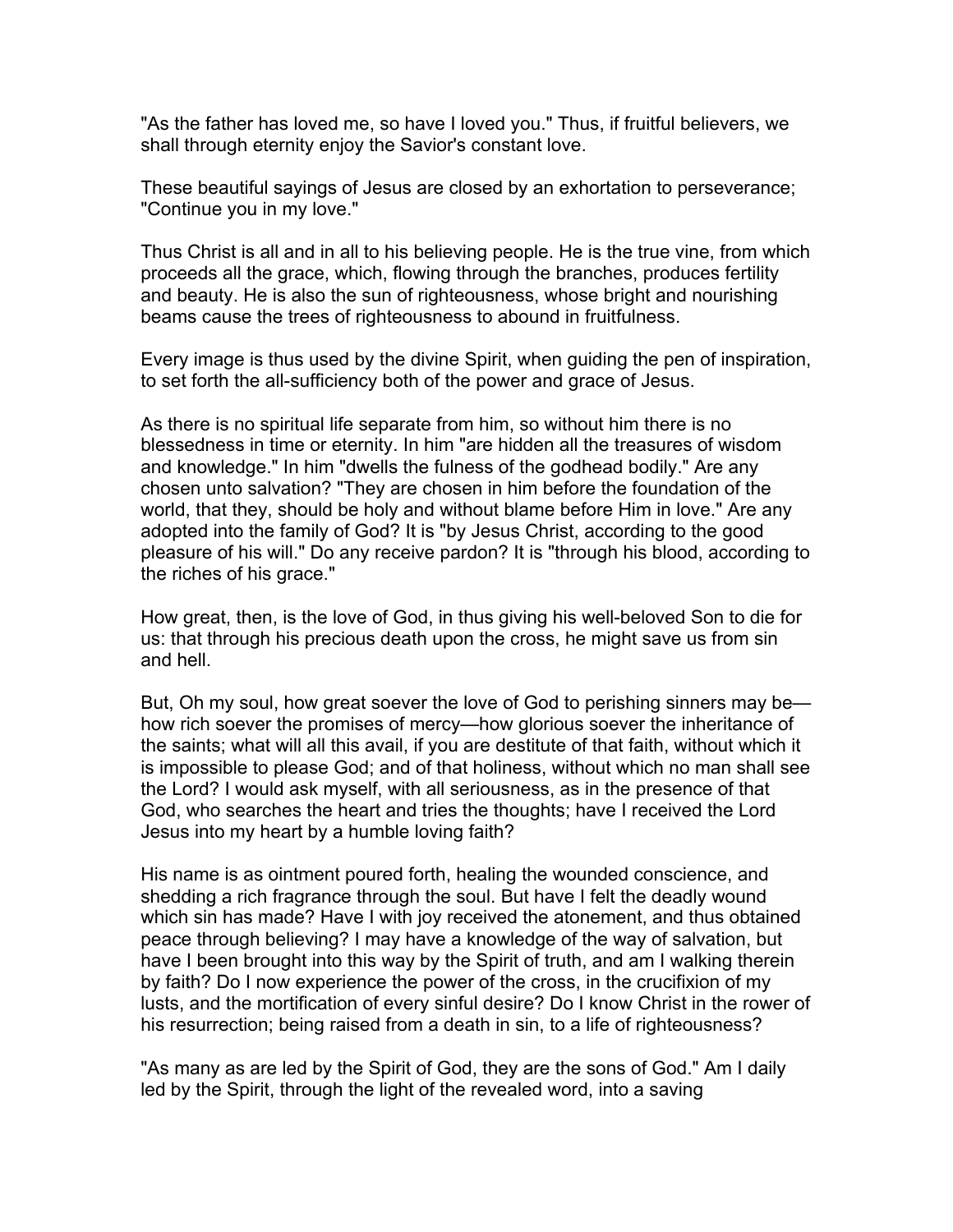acquaintance with Jesus Christ, as my wisdom, righteousness, sanctification, and redemption?

"If any man be in Christ, he is a new creature." Have I experienced a spiritual change in my understanding, will, and affections? Are my views, purposes, motives, desires, inclinations, and pursuits quite different from what they once were? Can it be said, in the strong language of Scripture, that "I am born again?" Is the change visible to others? Is it felt by myself?

Am I devoted to the service of God, ardent in my love to the Savior, and anxious for the happiness of all around me? Are my religious views and feelings thus influential, pervading, like the hidden sap, all the branches of personal and relative duties?

The doctrines of the Gospel are practical in their tendency. They at once humble and elevate. Like rays emanating from the sun, they enlighten, warm, cheer, and fructify. Shine, then, blessed Savior, with your bright beams of grace into my heart. Preserve me from everything that is false and insincere. Let your work be deep and abiding. Nothing can uphold me but your sustaining grace. Without you, I am like the chaff before the wind; like a withered branch, ready to be carried away by every blast. Abide in me, blessed Lord, that I may abide in you. Unite me to yourself, and never leave me nor forsake me; then shall I praise you with unceasing hallelujahs, when my happy spirit shall be transplanted to the Paradise above.

Jesus, true and living vine, Unite my soul to thee; Oh! let my barren, withered heart, A fruitful scion be.

Too long, alas! my guilty soul A fruitless branch has been; Fit fuel for the eternal fire, The slave of lust and sin.

Oh! may I now, through sovereign grace, This blessed union know, From where all peace and pardon too, And endless glories grow.

Grafted by faith, my joyful heart Shall be forever thine; While clustering fruits of heavenly growth Will prove the work divine.

Come, Holy Spirit, you Lord of life,